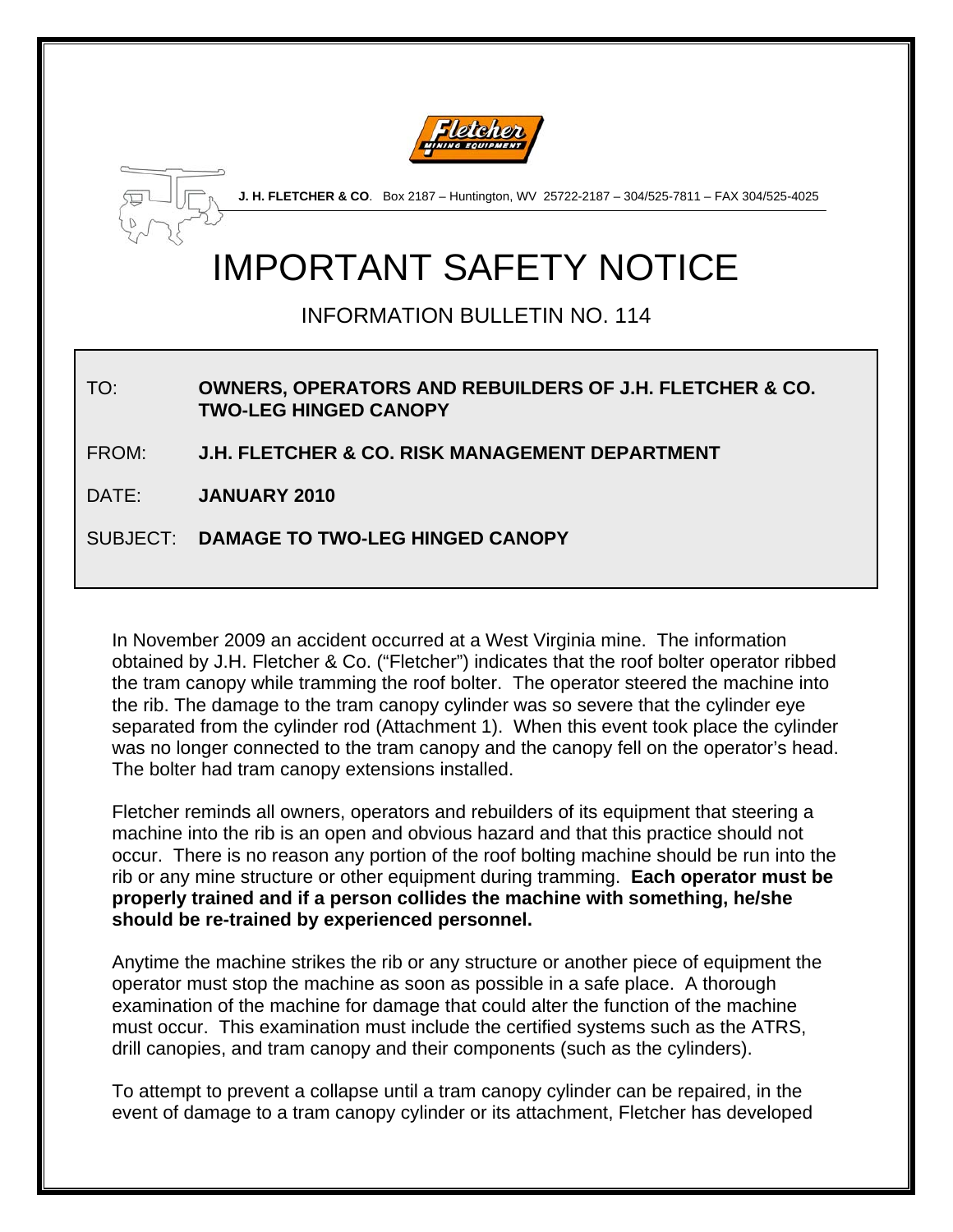Information Bulletin 114 January 2010 Page Two

"tram canopy stops" (Attachment 2). The available canopy stops are designed for a two-leg hinged type of canopy arrangement only. When placed on the canopy leg supports, the canopy stops prevent the canopy from falling all the way to the frame if the canopy support cylinder or its attachment to the canopy is broken (Attachment 3).

**The canopy stops do not take the place of the certified tram canopy system**. **Also, by installing canopy stops, an operator is not relieved of the obligation of inspecting a machine for damage that requires it to be taken out of service. Installation of the canopy stops also does not relieve an operator of the obligation to know how to and to safely tram a machine.** 

The tram canopy stops are being offered only as an additional mechanism to prevent the canopy from falling all the way down to the deck frame if the canopy support cylinder or its connection to the canopy or frame become broken due to a collision with some object.

The stops in no way take the place of the cylinder or support post that is part of the original design and approval of the MSHA canopy certified system. Owners and operators of this machinery must never assume that placing the stop on the machine will enable the canopy to withstand loading without the cylinder in place. **If your machine sustains damage to the canopy or supporting mechanism, you must shut the machine down immediately until repairs are made.** 

What we recommend you do;

- 1. Evaluate the history of your roof bolters and determine if you have replaced the tram canopy cylinder before. This may be an indication that you need to install the canopy stop.
- 2. Contact Fletcher's Service Department or your local Fletcher authorized distributor to order the stop (part no. 422007). Provide the serial number of the machine(s) for which you are ordering the stops and you will be given a quote for the stop(s) for your specific machine(s).
- 3. Your machine will be equipped with either a hydraulic cylinder or a manual adjust post. If your machine is equipped with a hydraulic cylinder, when you receive the stops it will be necessary to change the hydraulic circuit. Fletcher requires that you change the tram canopy cylinder hydraulics so that when it is activated it is gravity feed down only. Pressure down of the tram canopy cylinder could cause damage to the canopy, hydraulic cylinder, or tram canopy stop.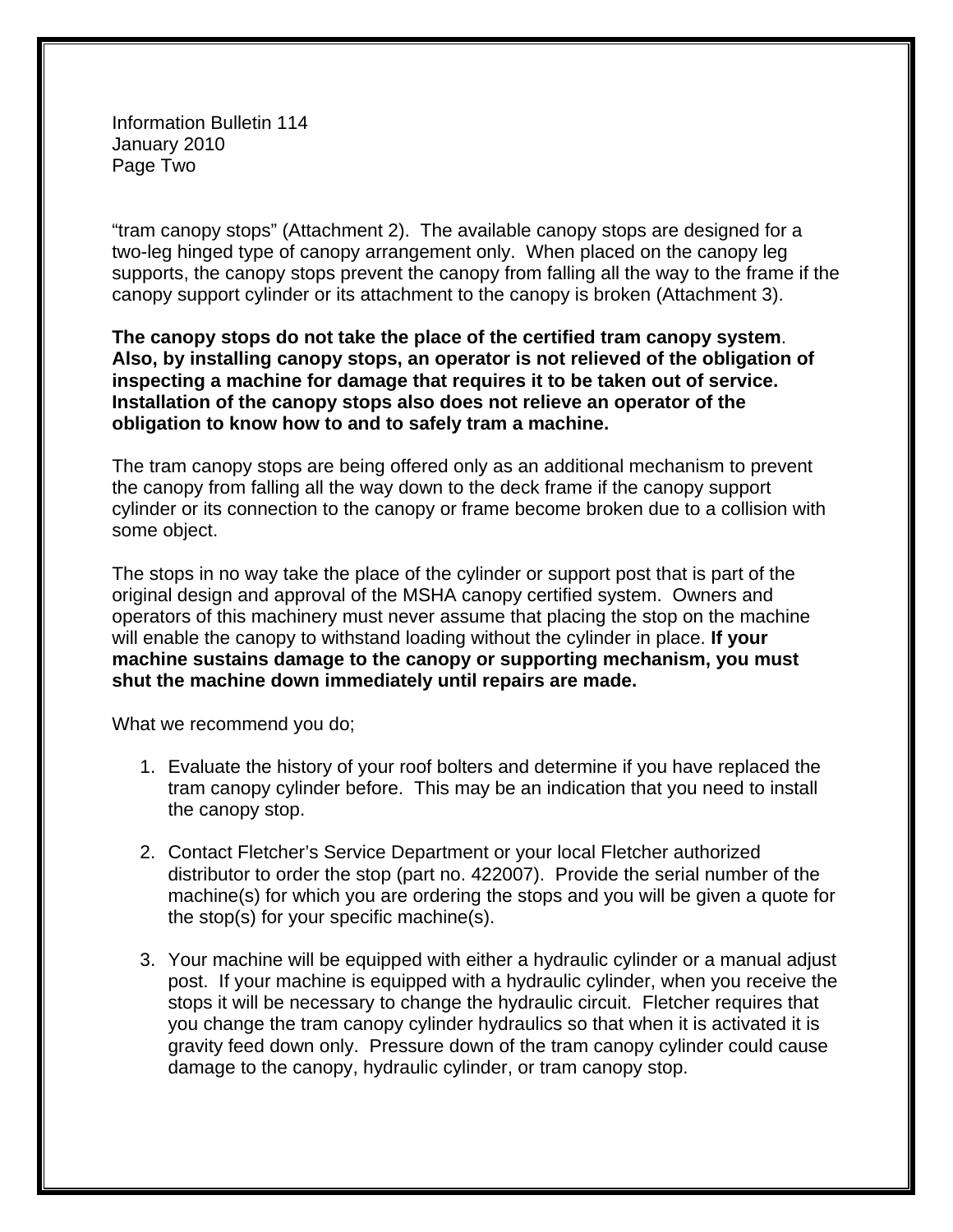Information Bulletin 114 January 2010 Page Three

- 4. Post, share and discuss this bulletin with your operators. Instruct your operators of the correct installation, use, function and limitations of the tram canopy stops. Remind operators that even if canopy stops are in use, a broken machine (canopy, cylinder or component) cannot be used.
- 5. Ensure all operators are properly trained in tramming. In particular, to maintain a clear line of vision during tramming and perform a proper environmental scan prior to turning a machine on for tramming.
- 6. Discuss with your operators if ribbing the roof bolter is a frequent occurrence. Determine the reasons, as this should not occur.
- 7. When the stops are installed on your machine(s), complete the form (Attachment 4) and return it to Fletcher. When we receive the form we will send you a new hydraulic print for your machine.

The Fletcher Safety Committee has determined that there exists a likelihood that an operator would consider this device to be adequate to meet the canopy load criteria without the support cylinder in place. Therefore, this additional mechanism is not mandatory and will not be a standard feature on new and rebuild machines manufactured by Fletcher.

If you have any questions regarding this Information Bulletin or any other safety issue, please call the Risk Management Department at (304) 525-7811, ext. 240, or email at [dcooper@jhfletcher.com](mailto:dcoooper@jhfletcher.com).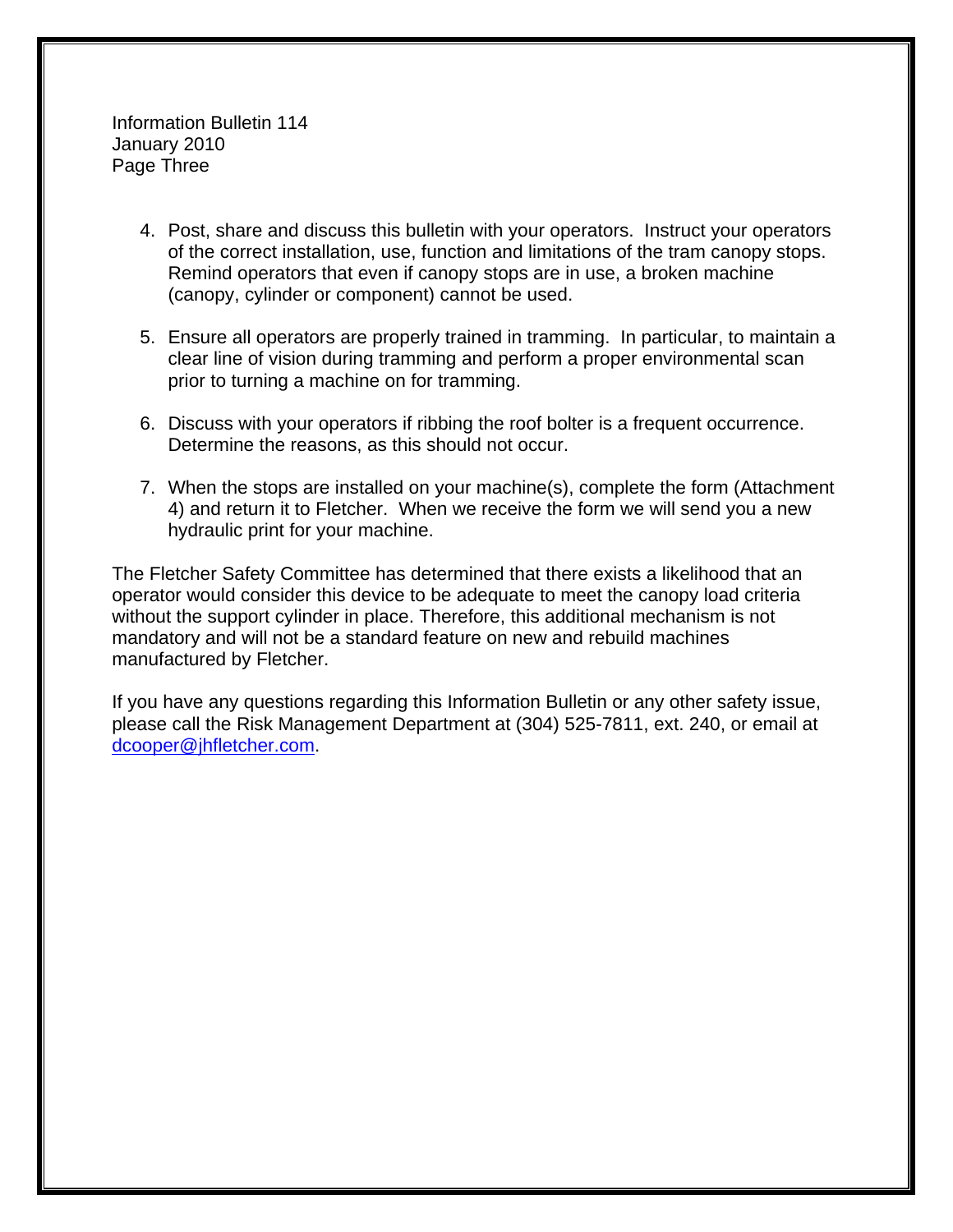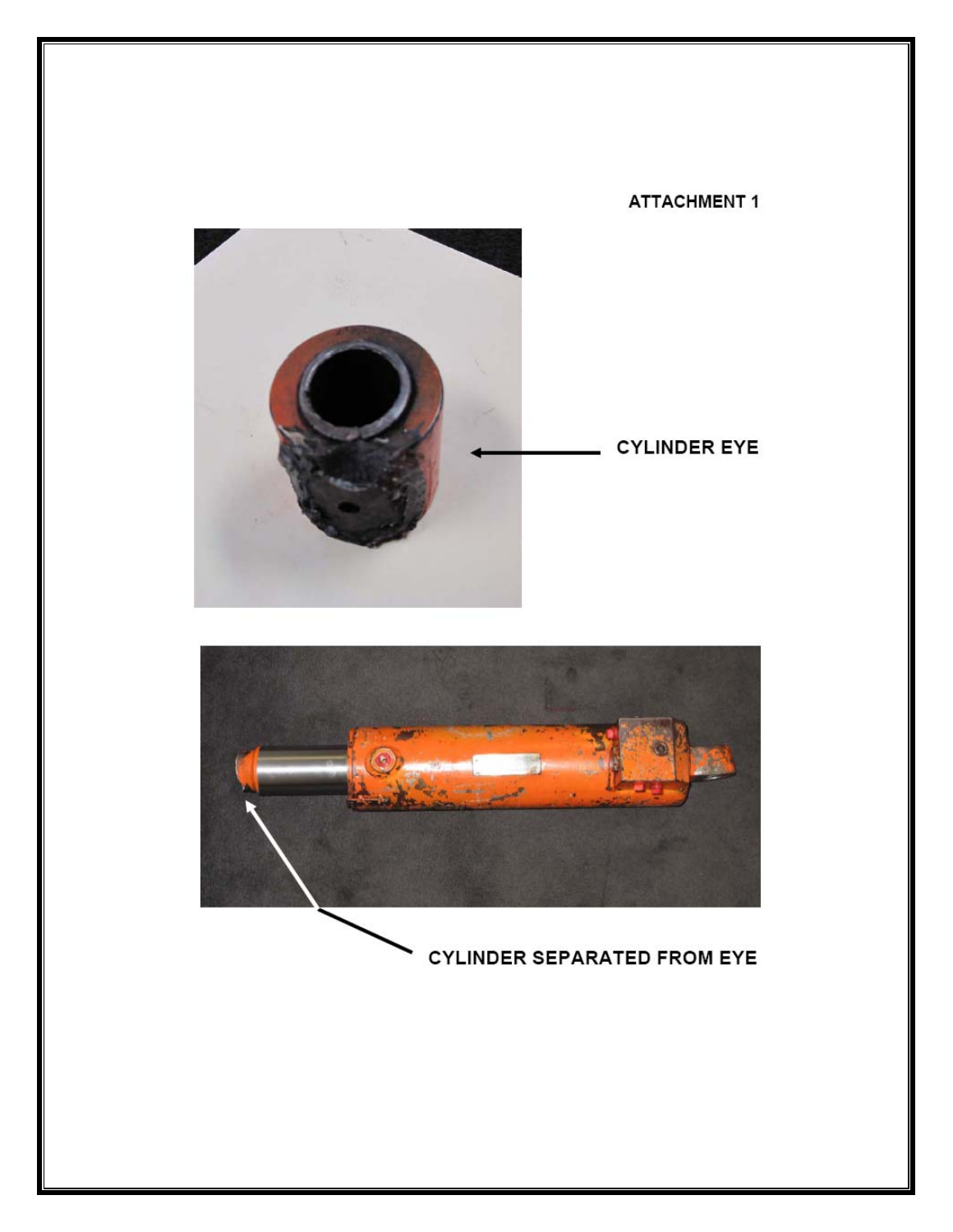#### **ATTACHMENT 2**



**CANOPY STOP**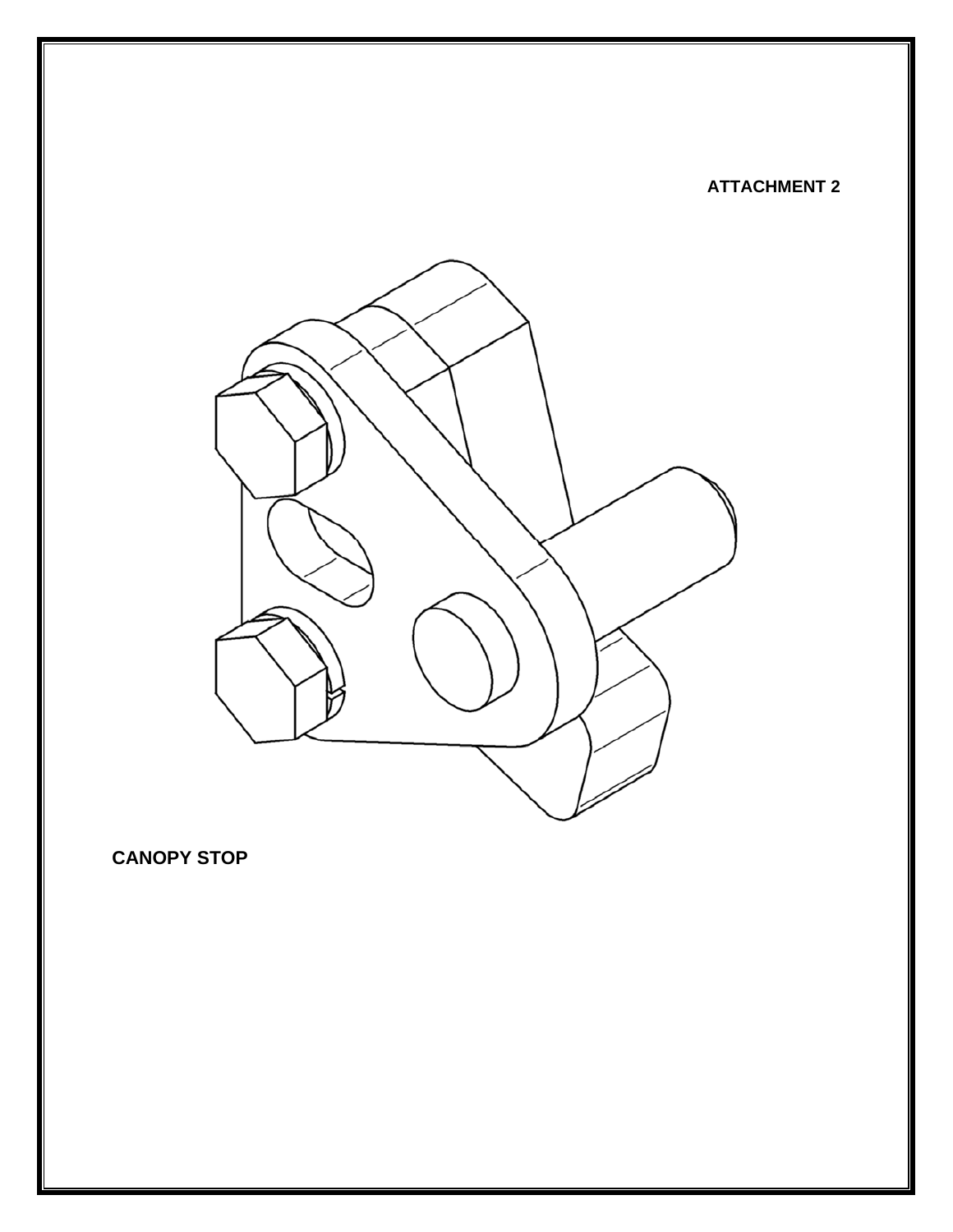